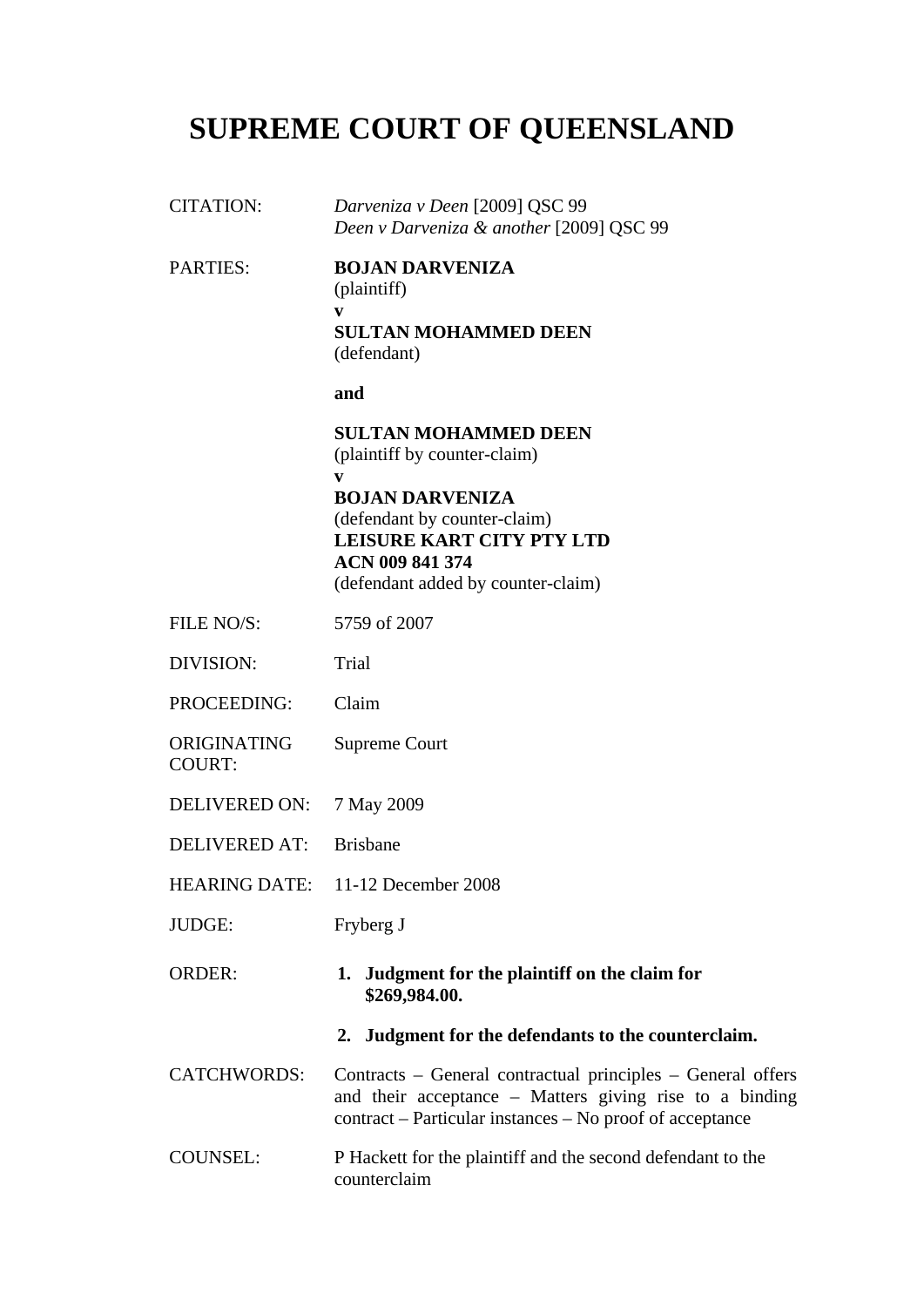## R Myers for the defendant

# SOLICITORS: H Drakos and Company for the plaintiff and the second defendant to the counterclaim John M O'Connor & Company for the defendant

[1] **FRYBERG J:** The plaintiff sues to recover a loan. The defendant admits the loan but claims a set off to the full extent of the amount owing. The set off is said to arise from the price payable under a contract for work and services allegedly performed by the defendant for the plaintiff. The defendant counterclaims for the un-set off balance of the price. The plaintiff denies the existence of any such contract and denies that the defendant did any work or performed any services for him in accordance with the alleged contract. No technical issues about set off are raised. Despite the pleadings no issue as to parties is raised on either side. It should be simple.

## **Background**

## *Undisputed facts*

- [2] Mr Darveniza is a property owner. Mr Deen is or represents an earthmoving, demolition and civil engineering contractor. They have been personal friends and have dealt with each other in business for many years, Mr Deen performing earthworks for Mr Darveniza. In late September 2006 Mr Deen was in financial difficulty. He was unable to finance some new equipment which he needed. He approached Mr Darveniza for a loan. Mr Darveniza agreed to lend him \$240,000 secured on the new equipment. No interest was payable, but Mr Deen forwent payment of \$24,000 which was part of the amount owing to him for work done for Mr Darveniza at Eagle Farm. In addition it was agreed that the loan would be repaid by one payment of \$100,000 on 30 November 2006 and a second of \$150,000 on 31 December 2006.
- [3] The work at Eagle Farm was duly completed and the \$24,000 duly appropriated. However Mr Deen was unable to repay the payment due on 30 November. On 29 November he wrote to Mr Darveniza seeking an extension of time. There was no response to his letter but neither did Mr Darveniza take action to recover the loan. Mr Deen again defaulted on the payment due on 31 December 2006. On 17 January Mr Darveniza agreed to extend time for two months, making \$100,000 repayable by 30 January 2007 and \$150,000 repayable by 28 February 2007 on the basis that Mr Deen would pay interest at 10% per annum calculated on daily rests.
- [4] Mr Deen agreed to that proposal but did not make the payments required under it. On 5 February he wrote to Mr Darveniza seeking a further extension for an unspecified period. Mr Darveniza granted an indefinite extension provided interest owing to date was paid immediately and future interest was paid on a weekly basis. It appears that Mr Deen agreed to that proposal also. However by 17 April he still had paid nothing. On that day Mr Darveniza demanded payment in full of the claim and interest. It was not forthcoming.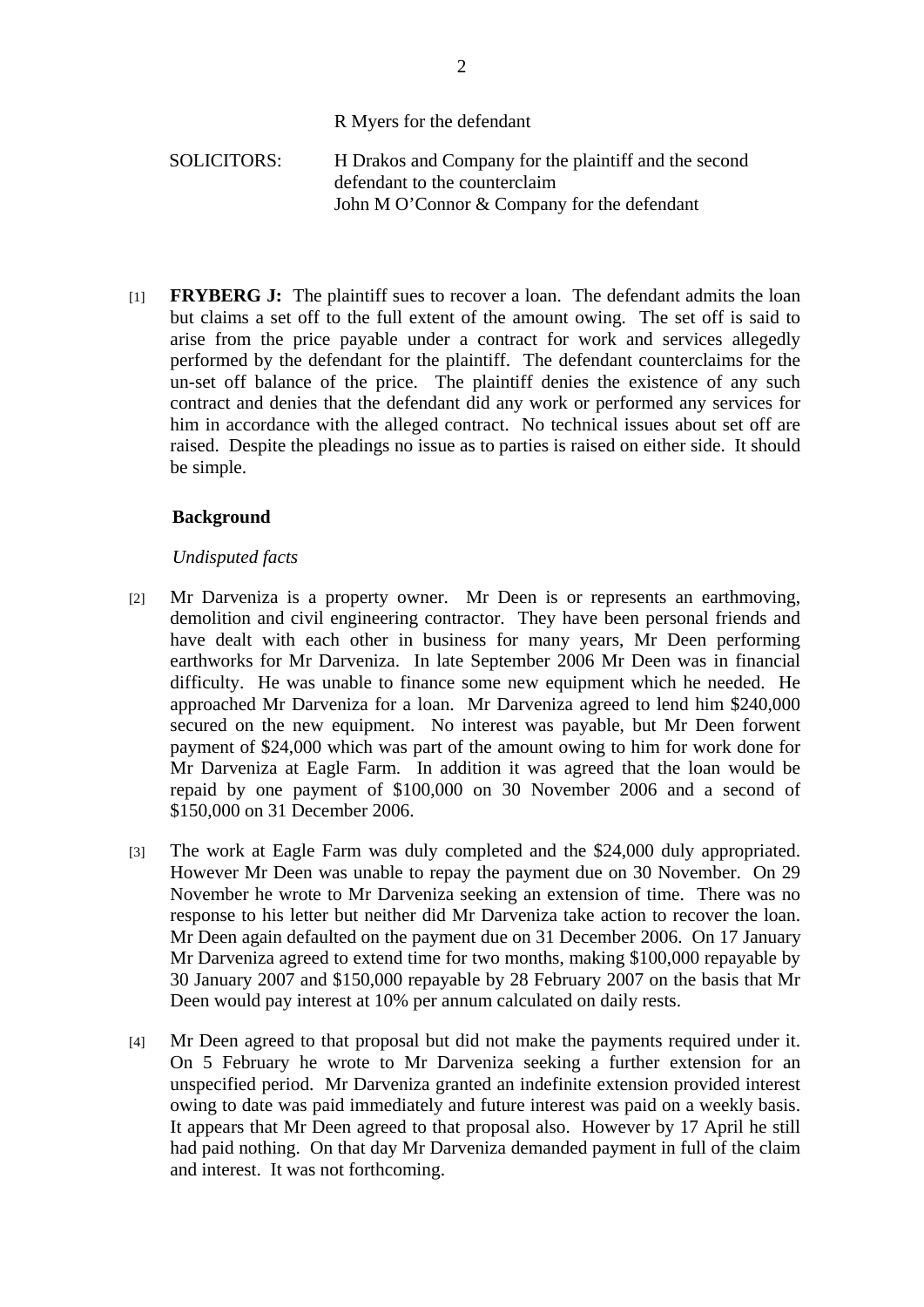- [5] Shortly thereafter Mr Darveniza requested Mr Deen to perform some earthworks at a property located at Gosport Road, Hemmant, the price to be set off against Mr Deen's indebtedness. Mr Deen submitted a quotation of \$33,000 to do the work on that basis, and Mr Darveniza accepted the quotation. The work comprised the following:
	- "1. Sweep out sheds with Bobcat sweeper
	- 2. Clean up rubbish and remove.
	- 3. Construct concrete apron around 2 x Field Gully Pits
	- 4. Fill, with roadbase, depression in centre of yard, so falls to Field Gully
	- 5. Grade rear yard".

*Paragraph 6 of the defence* 

- [6] Mr Deen pleaded:
	- "6. The quotation was duly accepted by the plaintiff. The work was duly performed to the defendant's satisfaction. The work was completed on or about 20 May 2007 and the sum of \$33,000.00 was offset against the defendant's indebtedness to the plaintiff."

Mr Darveniza admitted that paragraph.

- [7] This was one of several cases where the pleadings bore no relationship to the reality. The first error in para 6 emerged fairly early in Mr Darveniza's crossexamination. Mr Myers (for Mr Deen) put to Mr Darveniza that the work under that contract was performed "between about the 11th and the 23rd or thereabouts of May". The latter date subsequently took on some significance. No explanation of why the defence alleged 20 May was ever advanced.
- [8] The second error was the allegation that the work in the quotation was duly performed. Notwithstanding Mr Darveniza's admission of that fact, it was not correct. It was common ground that Mr Deen did not fill the depression in the centre of the yard with road base. Instead, he used a material called profile. Profile is the detritus salvaged when a bitumen road is torn up. It consists of lumps of bitumen with gravel embedded. It is much cheaper than road base, but unlike road base, it cannot be compacted.
- [9] The third error in para 6 was the allegation that the work was performed to the *defendant's* satisfaction. It emerged at the beginning of the defendant's case that the pleader meant to say "to the *plaintiff's* satisfaction". Mr Myers sought and was granted leave to amend the defence. Mr Hackett, for the plaintiff, did not oppose the amendment provided he had leave to amend the reply and answer in consequence. The following exchange then took place:

"MR HACKETT: Your Honour, do I have the consequential leave? HIS HONOUR: Yes. MR HACKETT: Thank you, your Honour. HIS HONOUR: You do. But you will need to turn your mind to persuading me that the original admission wasn't made on the understanding that it referred to the plaintiff. MR HACKETT: I hear your Honour."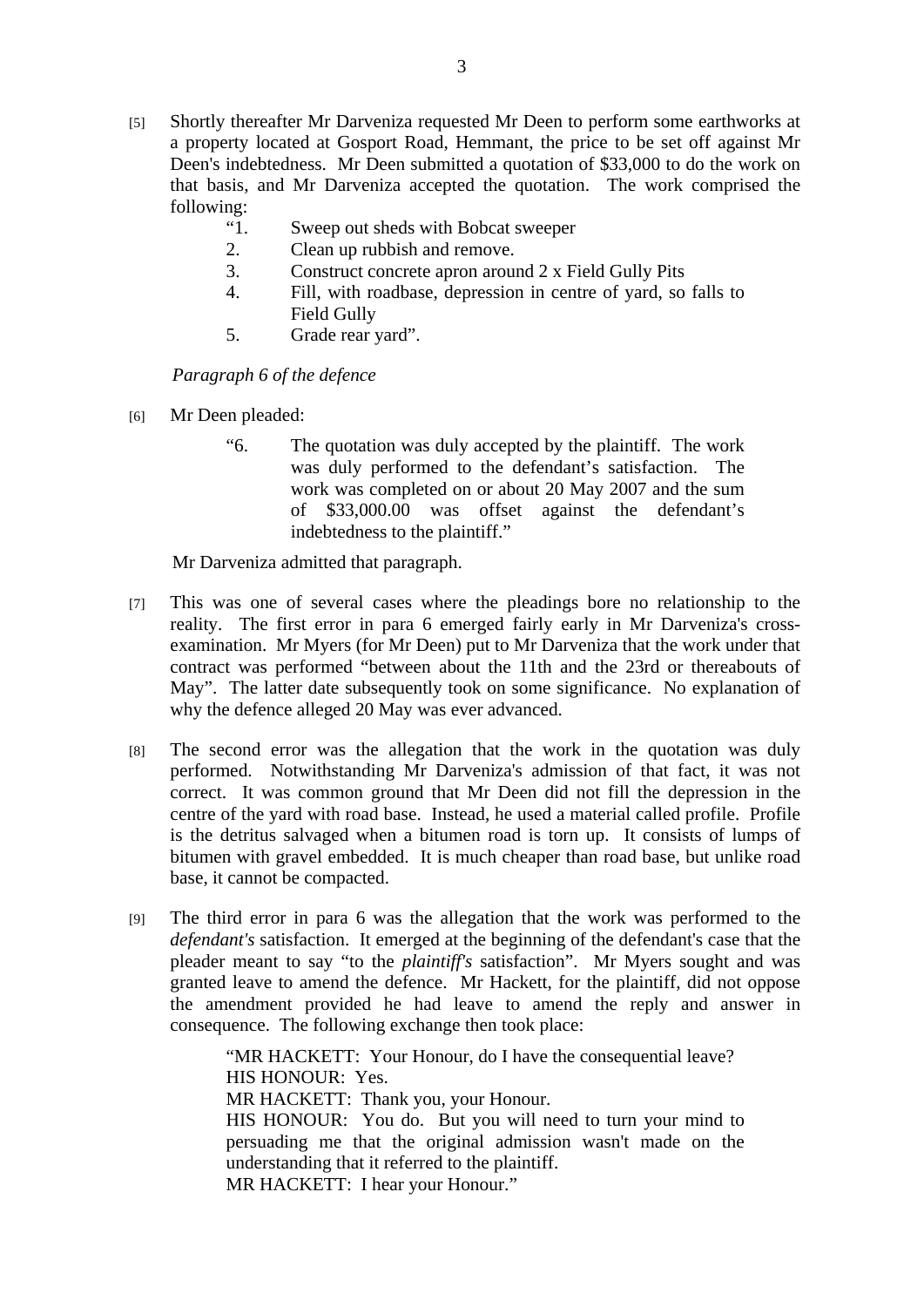In the event, no amendment was made to the reply and answer. I infer that it was always the plaintiff's intention to admit the paragraph as amended.

[10] That leads to the fourth pleading error in relation to para 6: the plaintiff's admission of the paragraph. Mr Darveniza asserted vigorously in cross-examination that the work under the contract was not duly performed in that Mr Deen used profile instead of road base. No objection was taken to the admission of that evidence notwithstanding the fact that it contradicted the pleading. Doubtless that reflected the fact that both sides accepted the profile had indeed been used. The errors in the pleadings were simply irrelevant to them.

#### **Difficulties in assessing credibility**

[11] I have had considerable difficulty in assessing credibility of witnesses in this case. All four major witnesses, Mr Darveniza, Mr Deen, Mr Thompson and Mr Duncombe, were argumentative and prone to giving unresponsive answers. Answers about what was said in conversations were often given in the form of summaries or interpretations of what was said and these were accepted as sufficient answers by the questioner. From time to time all of them seemed to be answering in a way best calculated to serve the interests of the side which called them. English was not Mr Darveniza's first language and he had some difficulty with tenses. Mr Deen was not called first in the defence case and was allowed to remain in court to hear Mr Duncombe's evidence before he gave his own evidence. I have approached the evidence of all four witnesses with scepticism. Assessment was not helped by the fact that questions in cross-examination often enquired of more than one topic or were unhelpfully vague, particularly by failing to specify to what point in time the question related. By contrast I thought Mrs Darveniza an honest and accurate witness, although her evidence was quite short.

# **The use of profile**

[12] Mr Darveniza asserted vigorously that he did not approve the use of profile. It was put to him that he had a conversation with Mr Deen about profile before it was laid. Mr Darveniza agreed. It was suggested that in the course of that discussion he was told that profile could not be compacted. Mr Darveniza denied that and said that he was told it was just as good as road base. It was suggested that Mr Duncombe drove a truckload of profile to the site for his approval as material to be used on the site, that he looked at it and that there was a discussion with Mr Deen about its qualities. Mr Darveniza was asked if he understood the question and he replied in the affirmative; but he was not asked to answer it. It was suggested that he was told that to use road base as opposed to profile would substantially increase the cost of the job. He denied that. It was again suggested that profile was brought to the site on a truck driven by Mr Duncombe for his approval as a material to be used and he denied the suggestion. It was suggested that he quite consciously and deliberately approved the use of profile because of the lesser cost involved. Mr Darveniza replied:

> "I didn't approve of the profile being put there when I found out it can't be compacted, even though at the time I had no intentions of putting bitumen there, but I still wanted the land to be compacted so hard that it wouldn't create any dust or for the land to get holes in it or tracks."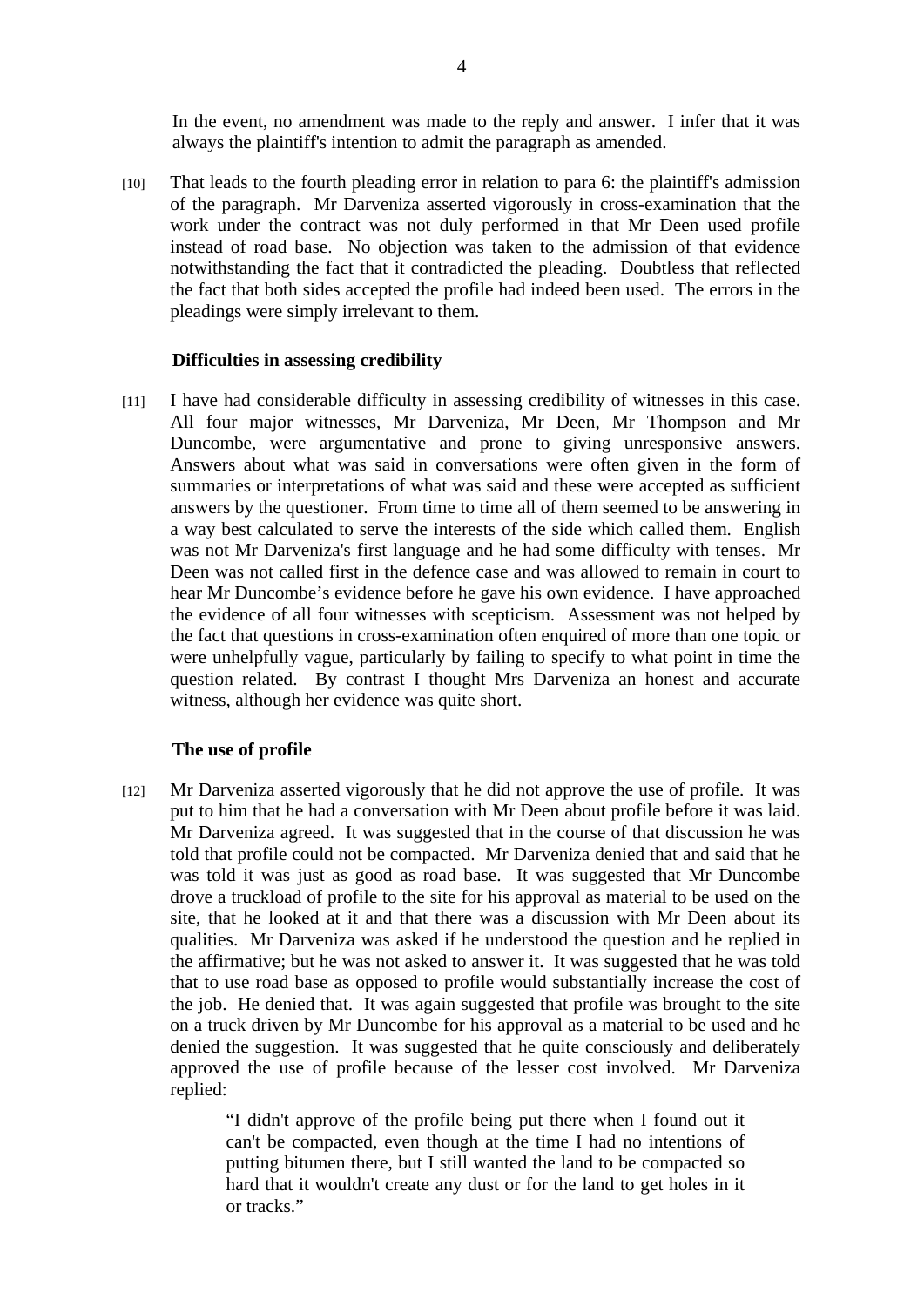- [13] At that point, objection was taken to the line of questioning. Mr Myers took instructions and then announced that he was "instructed to withdraw that in any event, the cost saving aspect".
- [14] Mr Darveniza said that he did not find out about the un-compactability of profile until after it had been laid. Its use was unacceptable to him because it could not be compacted, a process which was necessary for the proposed use of the premises by transport vehicles. Shortly afterwards he decided to have the whole area bitumened to comply with the requirements of a tenant or of the Council. Profile was unacceptable as a material beneath bitumen, but his decision to use bitumen was not the reason he found profile unacceptable.
- [15] When he realised that the profile could not be compacted, Mr Darveniza said, he told Mr Deen to remove it from the area where it had been laid. He said that it could be pushed to a back paddock and did not have to be removed from the site. He asked Mr Deen what the latter was going to do to earn his \$30,000 and Mr Deen offered to excavate some soft spots which were in a different part of the premises, fill them and compact them. He did not require Mr Deen to acquire and lay road base in the original area, even though that was a requirement of the contract. Mr Deen subsequently removed the profile but did not do the soft spots (although elsewhere Mr Darveniza said Mr Deen did work on the soft spots). Nonetheless Mr Darveniza was content to allow him credit for the \$33,000 contract price.
- [16] Mr Deen's evidence was that three or four days after the contract was signed and before any profile was brought on site, he told Mr Darveniza that profile would be a better material for the job. That was because there would remain several low-lying areas where road base would simply turn to mud if it became wet. He did not testify unequivocally that he told Mr Darveniza that road base could not be compacted. He said that in addition to placing profile in the depression in the centre of the yard, he excavated three low lying spots elsewhere and filled them with road base, notwithstanding that the contract did not require that work to be done. He thought the work was virtually completed by 24 May.
- [17] In cross-examination Mr Deen recognized that the contract required filling with road base so that the fall was to the two drains, which would necessarily be elevated somewhat from their existing position. He could not explain how porous profile would achieve this. There was, he testified, no necessary cost saving in using profile as opposed to road base and he had not instructed his counsel to suggest that there was. He organised a truckload of profile to be brought to the site and tipped, and Mr Darveniza then approved its use. Mr Duncombe drove the truck and was standing next to him during the conversation.
- [18] Mr Duncombe described the work which Mr Deen told him to do in relation to the first contract as including digging out the soft spots. He said that Mr Deen told him to do this on about 14 or 15 May. At about the same time Mr Deen told him to use profile for the filling. He was not aware of what the contract provided for the filling and had not been instructed prior to this to use road base. Mr Deen (not Mr Duncombe) brought a load of profile in and Mr Deen and Mr Darveniza looked at it and decided it would do. Subsequently, after 26 May, Mr Duncombe went back and dug out the profile because, as far as he knew, it was not going to be heavy enough to run trucks on; there was insufficient depth. Stabilised road base, a mix of concrete and road base, was then introduced.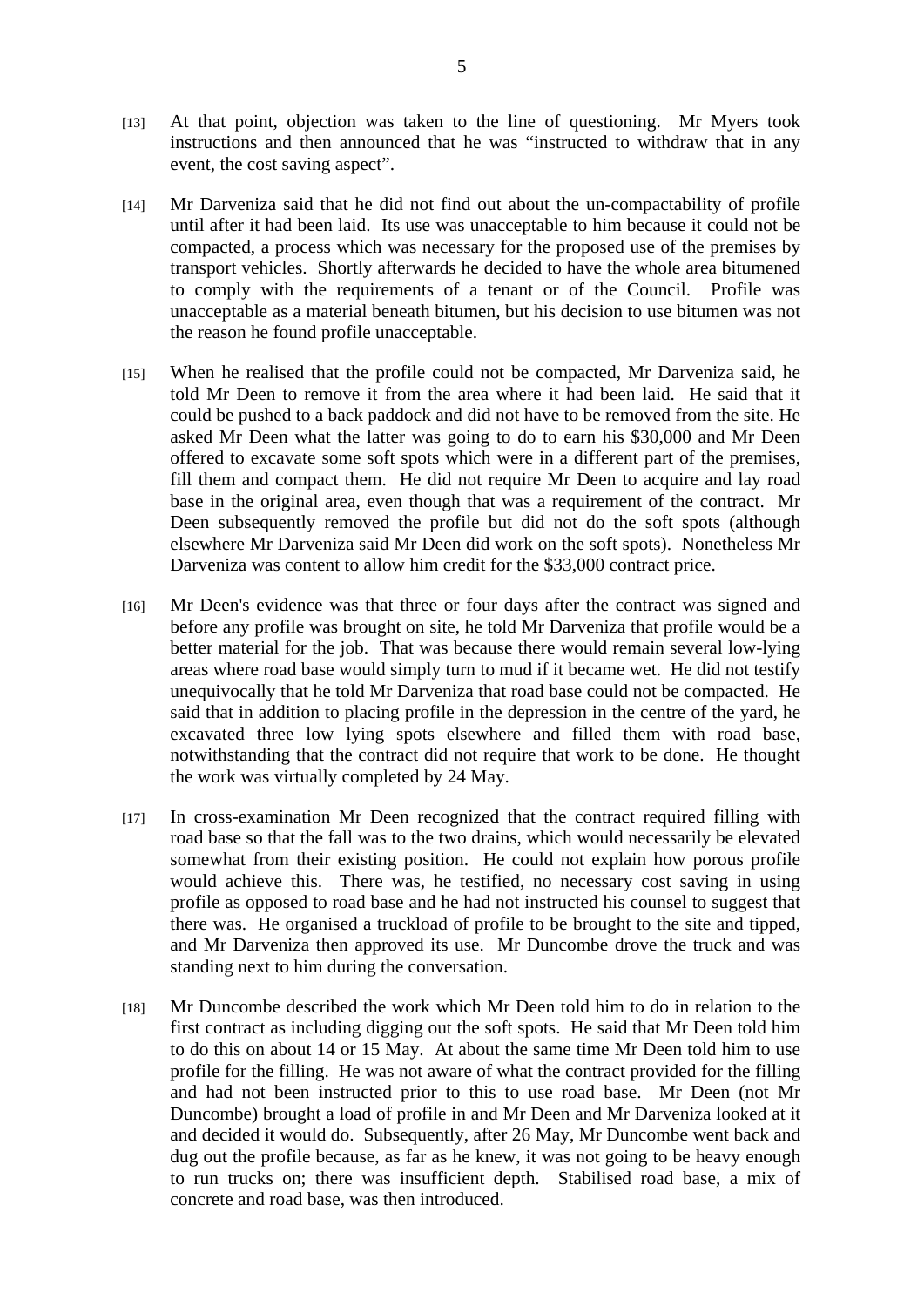#### **The contract for bitumen**

- [19] It is common ground that on or about 24 May Mr Darveniza told Mr Deen that he now wanted to bitumen the whole area and asked for a quote. The whole area was two to three times the area involved in the first contract. The work necessarily involved digging out the three low-lying spots referred to above and filling them with non-porous material, importing road base and compacting, before applying bitumen. Mr Deen responded the same day with a oral quote for \$360,000. Mr Darveniza testified that he immediately rejected that quote because it was too high. Mr Deen testified that Mr Darveniza accepted the quote.
- [20] Mr Deen claimed that over the next three weeks his men performed work pursuant to that contract. Mr Darveniza said that Mr Deen's men did little work over the next three weeks apart from filling in and compacting three or four holes, and that the work they did was simply excavating and filling and compacting the soft (lowlying) spots, as Mr Deen had agreed to do in lieu of placing the road base required under the first contract. Mr Deen claimed his men did a substantial amount of work directed toward the bitumening of the whole area. However after about three weeks, he said, Mr Darveniza approached him and asked his permission to allocate the bitumening to another contractor. Because of their friendship, he agreed to this. At this time Mr Darveniza agreed, according to Mr Deen, that \$240,000 worth of work had been done to date. Mr Darveniza denied all of these allegations.
- [21] Mr Deen was conspicuously unable to produce any documentation to support his claim regarding the work which was done. He said he did not have to purchase road base because his firm kept a large supply of it at its depot. He said he had no records of where his men worked or who worked on this job. His firm's records of fuel usage likewise did not identify the job concerned. In fact there was nothing which his firm had purchased specifically for this job. He did however have a handwritten quotation to do the bitumening work for \$360,000 which would have been sent to Mr Darveniza about 24 May. Generally quotes were faxed to Mr Darveniza by a member of the staff. However the firm did not keep a record of faxes sent. Indeed he could not be certain whether the fax was sent from his home machine or his office machine.
- [22] Mrs Darveniza, who was responsible for the administration of her husband's companies, testified that the fax had never been received.
- [23] Mr Darveniza claimed that having rejected Mr Deen's tender, he contacted Mr Thompson of Ace Bitumen. Mr Thompson testified that he went to the site on 28 May with a view to giving a quote for the bitumening work. He returned a few more times before providing his quotation to do the work for \$209,000 on 12 June. He insisted that Mr Deen's men and equipment be off the site before he began work. He was extremely scornful of the quantity and quality of any work which they had done.

#### **Findings**

[24] It was common ground between the parties that only two questions were to be resolved in this case. The first was whether the oral quotation for \$360,000 was accepted by Mr Darveniza and the second was whether Mr Deen performed work to the value of \$240,000 pursuant to it.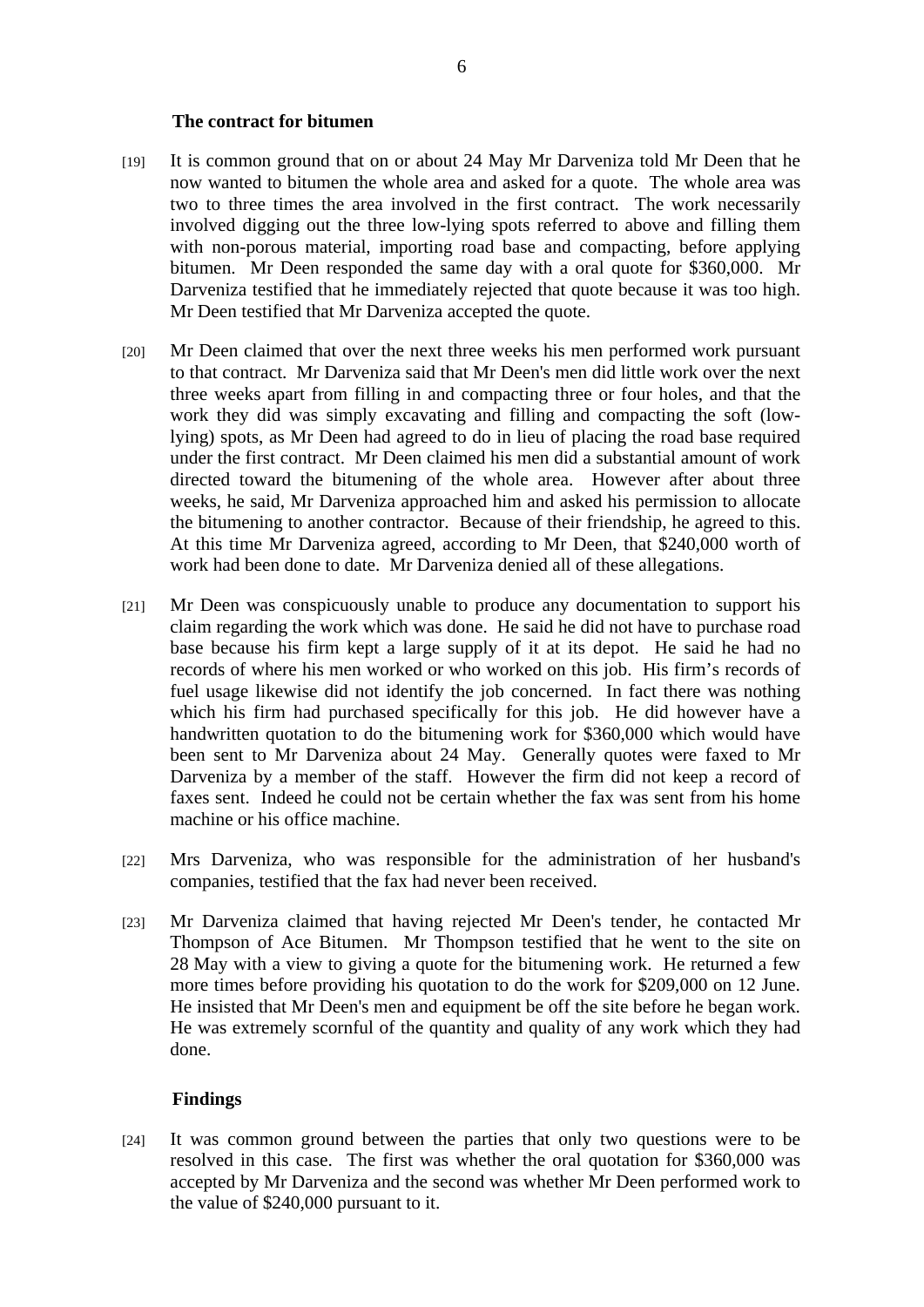- [25] The first question depends to begin with on word against word, the word of Mr Darveniza against the word of Mr Deen. I have already referred to the unsatisfactory nature of the evidence given by both men. I do not feel confident in relying on either of them except where their evidence is uncontradicted or corroborated in some respect or consistent with plain common sense. Mr Deen submitted there was corroboration of his version in the fact that his men were (albeit only from time to time due to wet weather) working on site for up to three weeks after 24 May, and performed a substantial amounts of work; and that they did so not only following the oral agreement but also following the dispatch of the written quotation by facsimile.
- [26] As I have said, I accept Mrs Darveniza's evidence that no fax was ever received. I found Mr Deen's evidence regarding the written quotation singularly unconvincing. If the document were genuine one would have expected there to be working documents used in the preparation of the quotation. None was produced or referred to it. No attempt was made to establish the provenance of the document: where and by whom it had been filed or what was filed near it; and Mr Deen's explanation of why it was not typed (as were his other quotations and his correspondence) was limp. He claimed that when he did quotations himself he wrote them and when he did them from the office they were typed. He claimed he would be able to produce many handwritten quotes sent to Mr Darveniza. In the event, no attempt was made to do so. Nor was there any attempt to produce records from his telephony provider to show that a call was made to Mr Darveniza at the relevant time. I think it is more probable than not that the handwritten quotation was spurious and was never faxed to Mr Darveniza.
- [27] Nor am I prepared to accept Mr Deen's evidence regarding the amount of work done after 24 May. Its quality is insufficient to convince me of its accuracy, unsupported as it is by any documentation. No doubt it would not have been possible to produce evidence at the standard of that of a quantity surveyor; but I find it difficult to accept that Mr Deen's office would be so devoid of records that he would be required to do the calculations from memory. The quantity of work alleged is challenged by both Mr Darveniza and Mr Thompson. While their evidence has its own problems, it is enough to challenge Mr Deen to produce something more convincing than he has done. Mr Duncombe provided some support for Mr Deen's evidence, but it did not stand up in detail. The number of man hours able to be calculated from his diary bore no relationship to the alleged value of the work. Significantly, none of Mr Deen's calculations was put to Mr Thompson. Mr Thompson had no interest beyond an emotional involvement apparently founded on indignation. I accept his evidence, given repeatedly with vehemence, that there was no road base on the site when he visited it, except perhaps in the soft spots.
- [28] Mr Darveniza's explanation for why the Mr Deen's men were on site from time to time over a period of three weeks or so after 24 May is suspiciously convenient. That explanation -- that he was performing work on the soft spots pursuant to his oral agreement to vary the first contract -- is inconsistent with his admission of para 6 of the defence. It emerged for the first time in cross-examination. That could be explained by the fact that the evidence in chief was extremely short, having regard to the fact that the onus of proof lay on Mr Deen, were it not for the pleading inconsistency. But the weight to be attributed to it is diminished by Mr Deen's own errors on the same point.